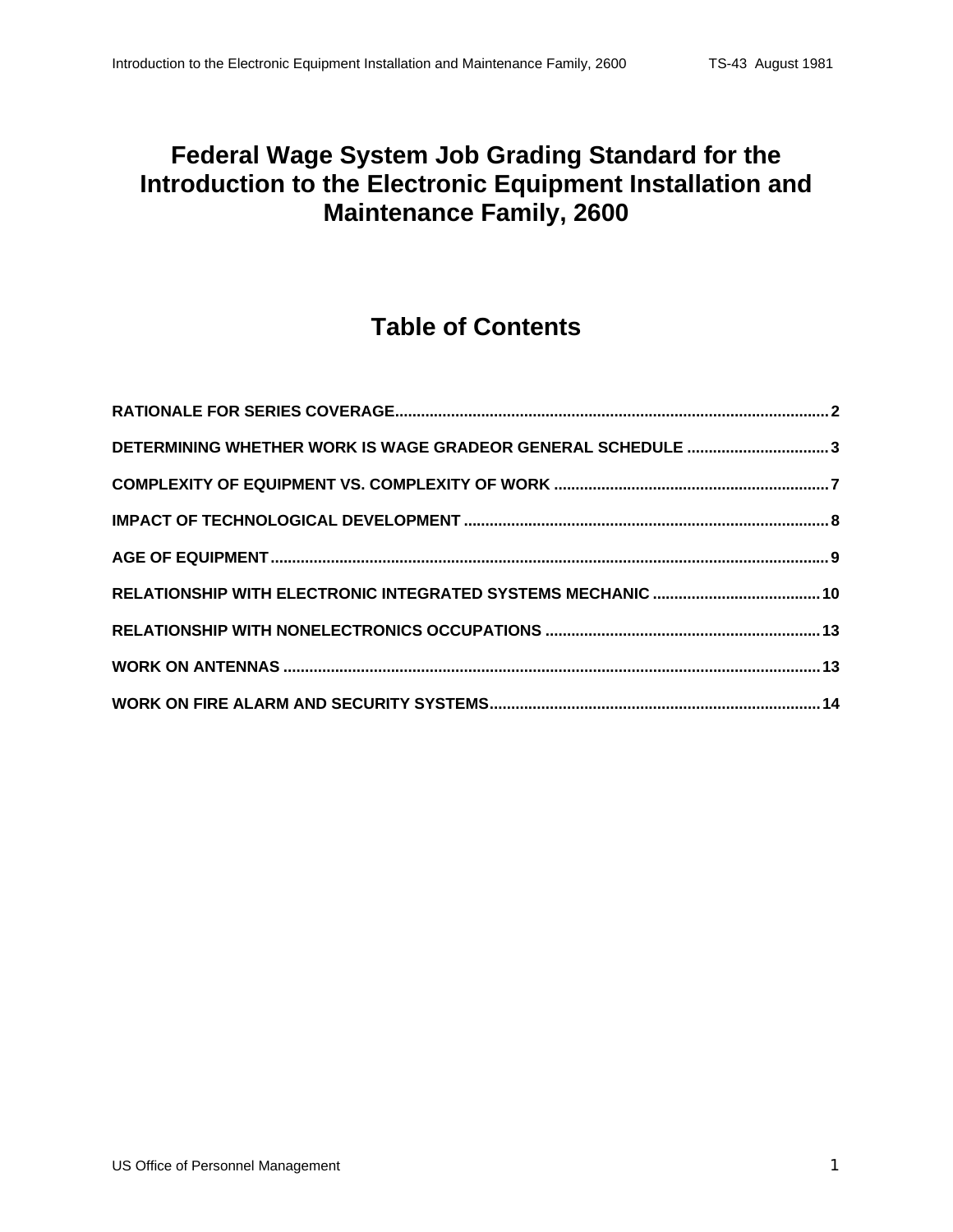# **RATIONALE FOR SERIES COVERAGE**

<span id="page-1-0"></span>The Electronic Equipment Installation and Maintenance Family covers all occupations and jobs the duties of which are to supervise and/or perform work involved in installing, repairing, overhauling, fabricating, tuning, aligning, modifying, testing, calibrating, and inspecting electronic equipment and related devices. This equipment includes AM/FM radio broadcast receivers, high fidelity record players and tape recorders, and TV receivers; public address systems; radio communications receivers and transmitters; radar, loran, and sonar; radio teletype units; low frequency, broadband, and multichannel broadband carrier systems; mobile and fixed television systems and equipment; computers; air traffic control equipment and systems; electronic industrial controls; electronic measurement equipment; cryptographic coding and decoding devices; digital telephone switching centers; and other similar systems and equipment.

The family is made up of five specific series, for which standards have been or will be written, and one general catch-all series.

The broadest coverage is found in the Electronics Mechanic, 2604 series. This covers work on diverse electronic equipment and systems, radio, radar, public address, security, etc. The other four series have more specific criteria. If a job does not match the specific criteria of one of these four series, it should probably be placed in the Electronics Mechanic Series, 2604. Only in highly unusual circumstances when it is clear that the criteria of none of the five series apply to the job should the job be placed in the "catch-all" 2601 series. (For further discussion of "01" series, see the Introduction to the Job Grading System for the Federal Wage System.)

The three most specialized series, Electronic Measurement Equipment Mechanic, 2602, Electronic Industrial Controls Mechanic, 2606 and Electronic Digital Computer Mechanic, 2608, are established on one or more of the following bases:

- A sizeable population performing duties generally recognized as an occupation.
- Working on specific types of equipment which require different specialized applications of general trade principles or skills for understanding of circuitry or precision of adjustment.
- A critical occupation for which agencies need grade level guidance, irrespective of size.

The fifth occupation, Electronic Integrated Systems Mechanic, 2610, covers work which requires extensive knowledge of a number of electronics applications such as development and propagation of signals, measurement of forces, computation of data, and control systems, as well as mechanical and hydraulic knowledge. What sets this occupation apart from the other electronics occupations is the fact that it encompasses all these areas in an integrated complex, i.e., the various portions of the system are connected in an information loop so that information detected triggers an action by another portion of the system which then feeds back and updates the initial information. The key factor for this occupation is the need for the employee to draw *simultaneously* on the complete range of electronic, mathematical, and mechanical knowledges comprising the system in order to understand and repair the equipment.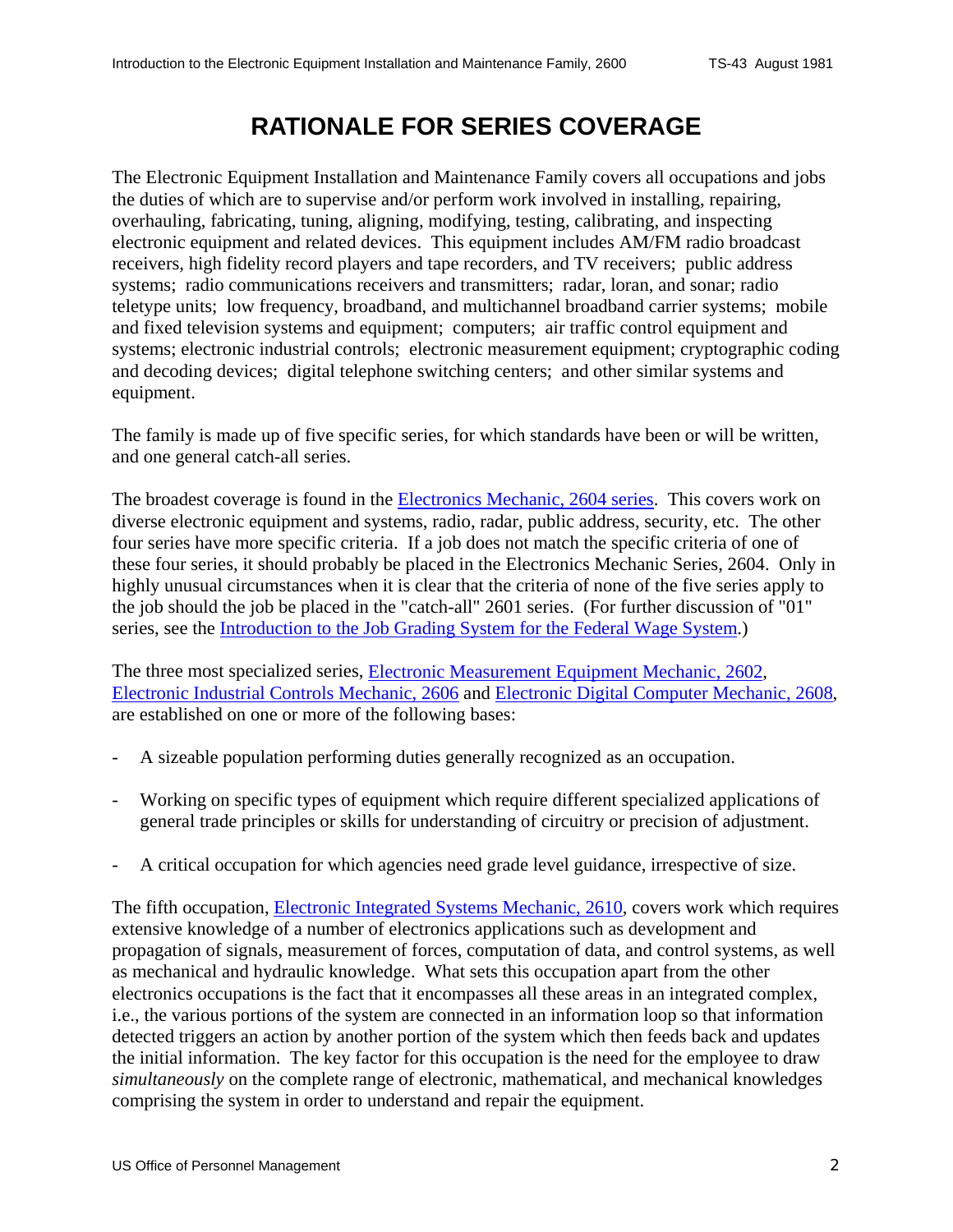### <span id="page-2-0"></span>**DETERMINING WHETHER WORK IS WAGE GRADEOR GENERAL SCHEDULE**

General criteria for determining whether a job is a General Schedule or a Trades and Labor job are contained in the Guidelines for the Determination of Trades, Crafts, or Manual Labor Positions, Section IV of the Office of Personnel Management's Introduction to Position Classification Standards. Broadly, the determination should be based on the paramount requirements of the work in terms of the functions performed and the qualifications required. The following criteria have been developed in relation to these general criteria, and are to be used in conjunction with the general criteria to determine whether jobs in the electronics field are General Schedule or Trades and Labor electronics jobs.

In most occupations, the skill, knowledge, and abilities which employees bring to the job are significantly different from those required for other occupations. Unfortunately, this is not a reliable measure of the difference between electronics mechanics and electronics technicians. To illustrate, the following list of KSA's are required to some degree in most technician and mechanic positions:

- theoretical knowledge about the fields of electricity, electronics, and physics;
- knowledge of the capabilities, limitations, operations, design characteristics, and functional use of a variety of types and models of electronic equipment and systems;
- ability to understand how and why a specific device or system embodying electronic principles operates;
- understanding of electronic circuitry and associated wave forms;
- knowledge and understanding of the kinds of circuits to be used to produce specific results;
- ability to apply general knowledge of electronics and to transfer experience and knowledge from one kind of equipment to another;
- knowledge and understanding of how external forces such as geographical and climatic conditions and other electronic or physical devices affect the functioning of electronic devices, and what methods may be used to counteract such forces; and
- knowledge and understanding of concepts, principles, techniques, criteria, data, and practices relating to matters such as the following:
	- fidelity of transmission of wave forms
	- elimination of interference and distortion
	- modulation and demodulation of wave forms
	- pulse techniques
	- precise timing, synchronization, switching, control, and trigger circuits
	- radiation and propagation of electromagnetic waves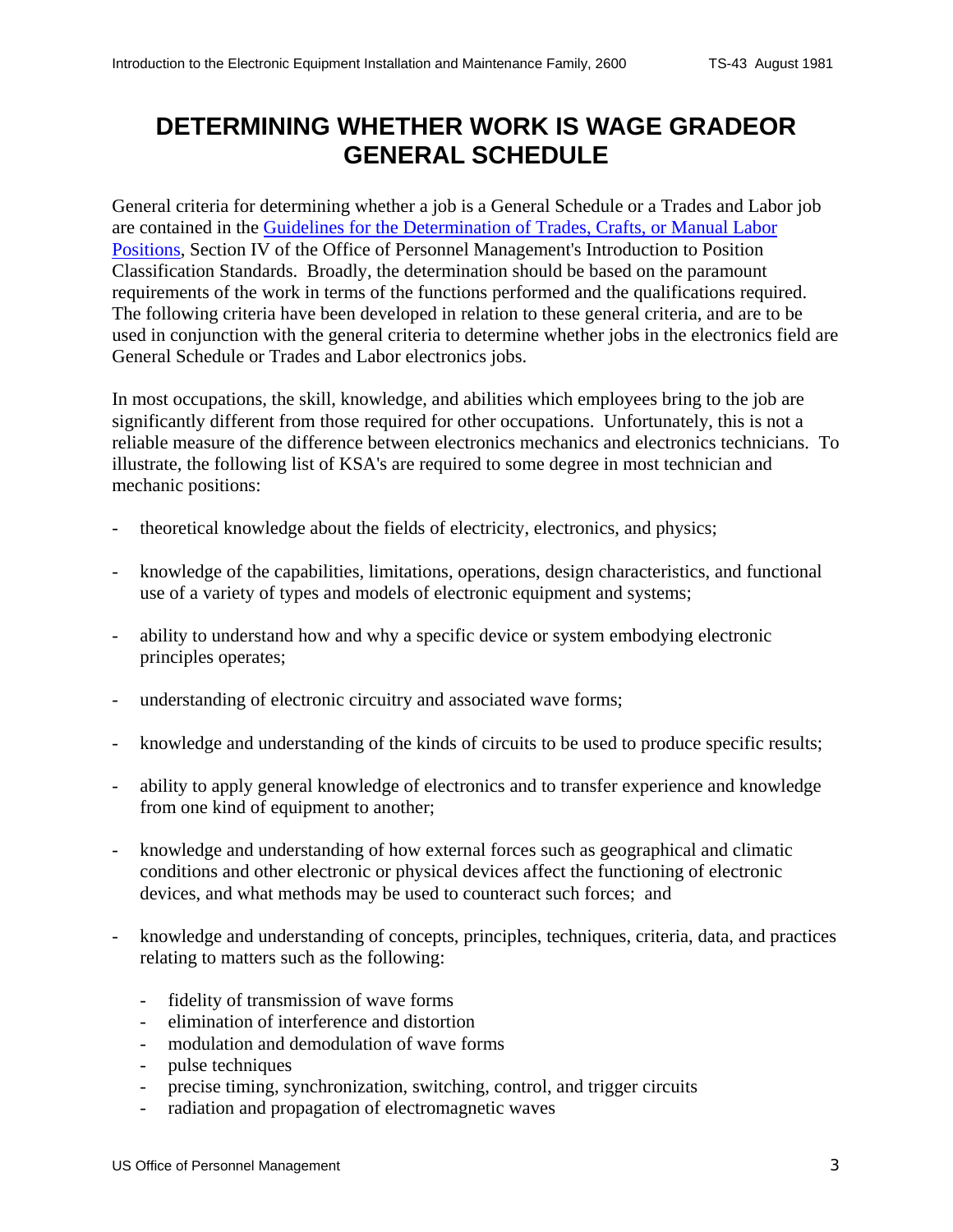- conversion of electrical, magnetic, mechanical, optical, and other stimuli into forms suitable for measurement or process controlled;
- skill in the use of hand and power tools and in wiring, construction, and assembly of components.

The differences between the electronics mechanics and technicians are not so much in the types of skills, knowledges, and abilities possessed but in the degree to which they are possessed and the manner in which they are used. Trying to determine and explain the degrees of skill and knowledge needed to perform wage grade and general schedule work at various grade levels would lead to even greater confusion. As a result, the discussions following focus primarily on the observable differences in the functions performed.

Based on the clear-cut nature of the duties and responsibilities assigned many jobs in the electronics field are easily identified as being either electronics mechanic or electronics technician jobs. Many additional jobs are easily differentiated even when some similar duties are performed. Examples of such work situations are:

*Repair*: Repair of electronic systems and equipment of the type generally performed in overhaul shops is characteristically a trade function. Such work includes detecting and diagnosing malfunctions, tearing down equipment, repairing or replacing parts or components, and aligning and calibrating and testing the modified or repaired equipment. positions in which the performance of such repair function is the *paramount* requirement are trades positions.

By contrast, General Schedule technicians perform similar work in connection with the *paramount* requirement for performance of engineering functions such as developing and designing test and repair equipment, analyzing present repair practices and developing procedural instructions for use by others on methods and steps of equipment repair, or conducting engineering evaluations of the adequacy of such things as the test and calibration equipment used in making repairs.

*Maintenance*: Performance of preventive and corrective maintenance to keep electronic equipment and systems in reliable operation is characteristically a trade function. Such work includes periodic servicing to assure reliable operating condition and to extend service life, inspecting and testing equipment for compliance with specified standards of performance, calibrating and aligning the system, diagnosing and correcting malfunctions, removing malfunctioning systems from service, and doing bench repairs necessary to restore the equipment to the prescribed operation standards and tolerances, and, sometimes, certifying the equipment is operating properly. Positions in which the performance of such preventive and corrective maintenance is the *paramount* requirement are trades positions.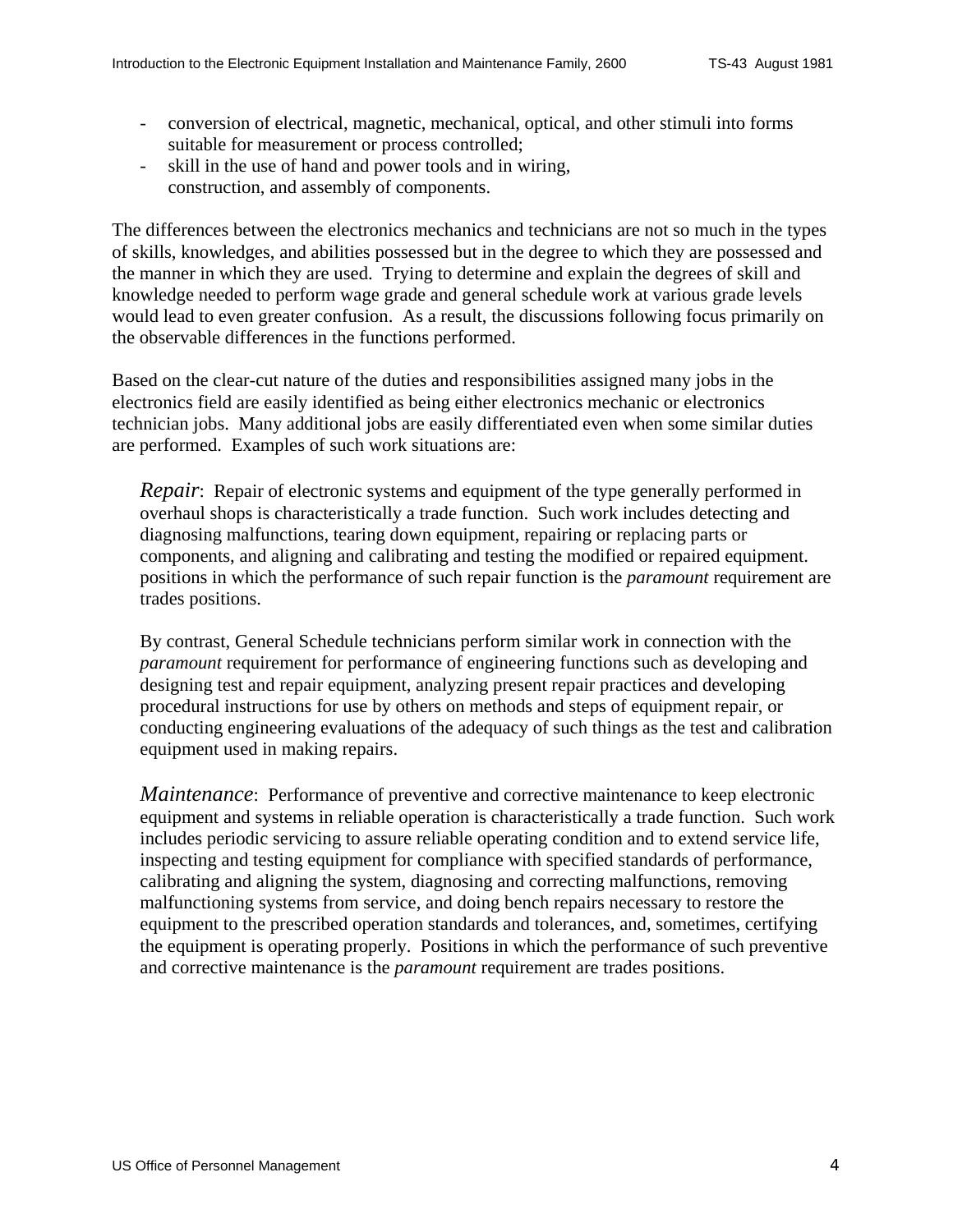By contrast, technicians in General Schedule positions perform similar maintenance work in connection with the paramount requirement for performance of engineering functions such as the development of maintenance standards and procedures for use by others, the engineering test and evaluation of new or modified electronic systems, or analyzing the compatibility of interlocking components, systems, and equipment for the purpose of redesign of the equipment to increase compatibility.

*Installation*: Installation of electronic equipment in accordance with plans, specifications, and detailed instructions, or reinstallation of a repaired or modified system, is characteristically a trade function. Such work includes arranging and interconnecting equipment, testing installation for compliance with standards and tolerances, and calibrating and tuning systems. Positions in which the performance of such installation work is the *paramount* requirement are trades positions.

However, responsibility for planning and directing the installation of complex electronic systems and associated facilities, particularly where there are problems of site selection and construction, dealing with contractors and public utilities, and modification of the equipment to adapt to novel site characteristics, frequently requires engineering competence. In such cases, the nonprofessional employees who perform this coordinative and technical installation work, with or in lieu of an engineer, are in General Schedule positions.

*Fabrication*: Fabrication of electronic equipment in accordance with plans, specifications, and instructions is characteristically a trades function. Such work includes constructing, assembling, arranging, mounting, and wiring electronic parts and components to produce breadboard, laboratory, or operational models. Positions in which the performance of such fabrication work is the *paramount* requirement are trades positions.

By contrast, electronic technicians perform similar fabrication work in connection with broader responsibilities for development or evaluation of electronic equipment. The technician is typically and primarily concerned with the design and analysis of circuits, determining feasibility of the designs, evaluating equipment performance under varying environmental conditions, collecting data, or designing or modifying designs to achieve objectives of performance and cost. Also, electronics technicians in development organizations may perform fabrication duties which are wholly identical to those of the electronic mechanic where the technician position is identified as being in a training or career development program leading to development technician positions.

 *Testing*: The performance of testing which is an inherent part of a trades function such as repair, maintenance, installation, and fabrication is characteristically a trades function. Such work includes making measurements to diagnose malfunctions, to align and calibrate equipment, and to assure that equipment operates within prescribed standards and tolerances. Also wage grade, is testing to provide data by which others can evaluate R&D progress or adherence to regulatory requirements. Positions in which the performance of such testing work is the *paramount* requirement are trades positions.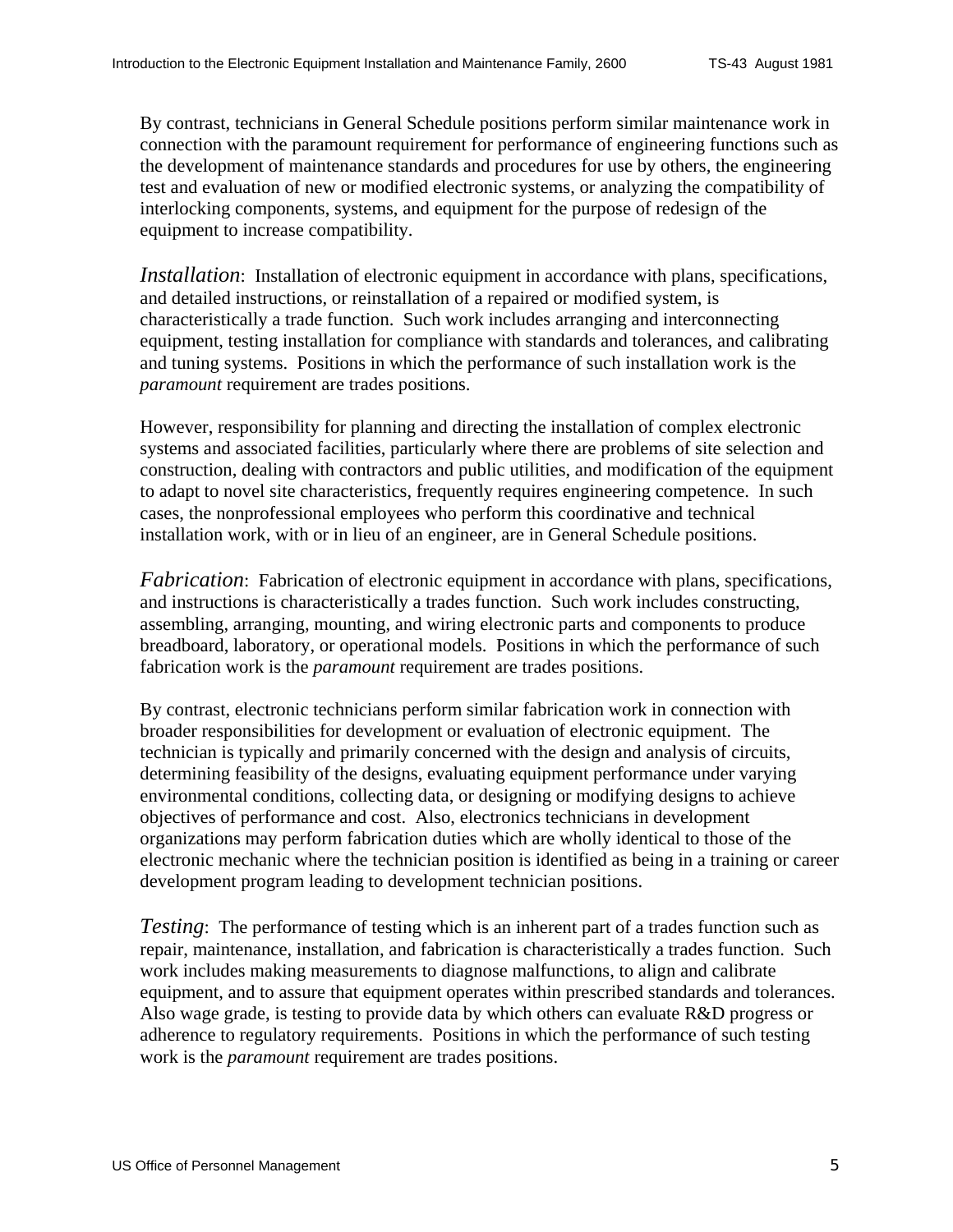By contrast, electronics technicians perform similar testing work which is an inherent part of engineering functions assigned to them concerning projects such as the development or evaluation of new or modified electronic systems or monitoring of frequency emissions by licensed stations. In these cases, they not only do the testing but evaluate the data and form engineering conclusions as to acceptability of equipment modifications, validity of test procedures and data, or legality of operation.

The examples discussed above cover the large majority of nonprofessional jobs in the electronics field. They present no particular problems in determining the appropriate pay system. There remain some jobs which are assigned duties and responsibilities in such a way that it becomes very difficult to distinguish the mechanic from the technician. Close scrutiny of the work is required.

A basic difference between the technician and the mechanic is in the mental approach to the problems faced. The technician uses electronic theory, mathematical knowledge, etc., as the basis for "new thought" to solve practical engineering problems in conventional areas of endeavor, e.g., design and construction of amplifier circuits, pulse forming networks, etc., at conventional frequency and power levels, where almost all the detailed engineering work performed requires only limited reference to basic scientific considerations. Most of the engineering problems have been repeatedly encountered by engineers. The methods of attack on the best solution have been established and formulae, guides, and typical circuitry have been developed and published in numerous textbooks and handbooks. The selection and application of the information to the practical problems encountered is typical of technician positions.

The mechanic, on the other hand, uses a similar background of electronic theory, mathematics, and experience as the basis for "second thought", i.e., to follow and understand the design concepts of others, to understand the purpose and operation of parts and circuits, to follow signal flow through assemblies and components and recognize proper wave forms and signal values in order to tune equipment for optimum performance and to locate and correct malfunctions.

In practice, this distinction is blurred somewhat by the innovative ability of many experienced electronics mechanics. This ability is exhibited in the development of shortcut procedures, test jigs and fixtures of various kinds to make their work faster, easier and/or more reliable; the recognition and recommendation of correction of errors in documentation or procedure; or recommendations of methods, design changes, etc., to remedy the deficiency.

In these cases, it is significant to note that while the mechanic's performance tends toward that of a technician, it is in response to a random condition or need. It is often valuable to and recognized by the activity but it is not an ongoing need of the activity, i.e., is not required by management, and its absence is not cause for negative action by the supervisor against the employee. It is a requirement, however, that the electronics mechanic exercise journeyman level competence in testing, repair, or other assigned work.

Operating functions may bear on the determination of general schedule or wage grade status. There are some cases in which the equipment being maintained is in a system where public safety depends on the continuous or substantially continuous operation of the equipment at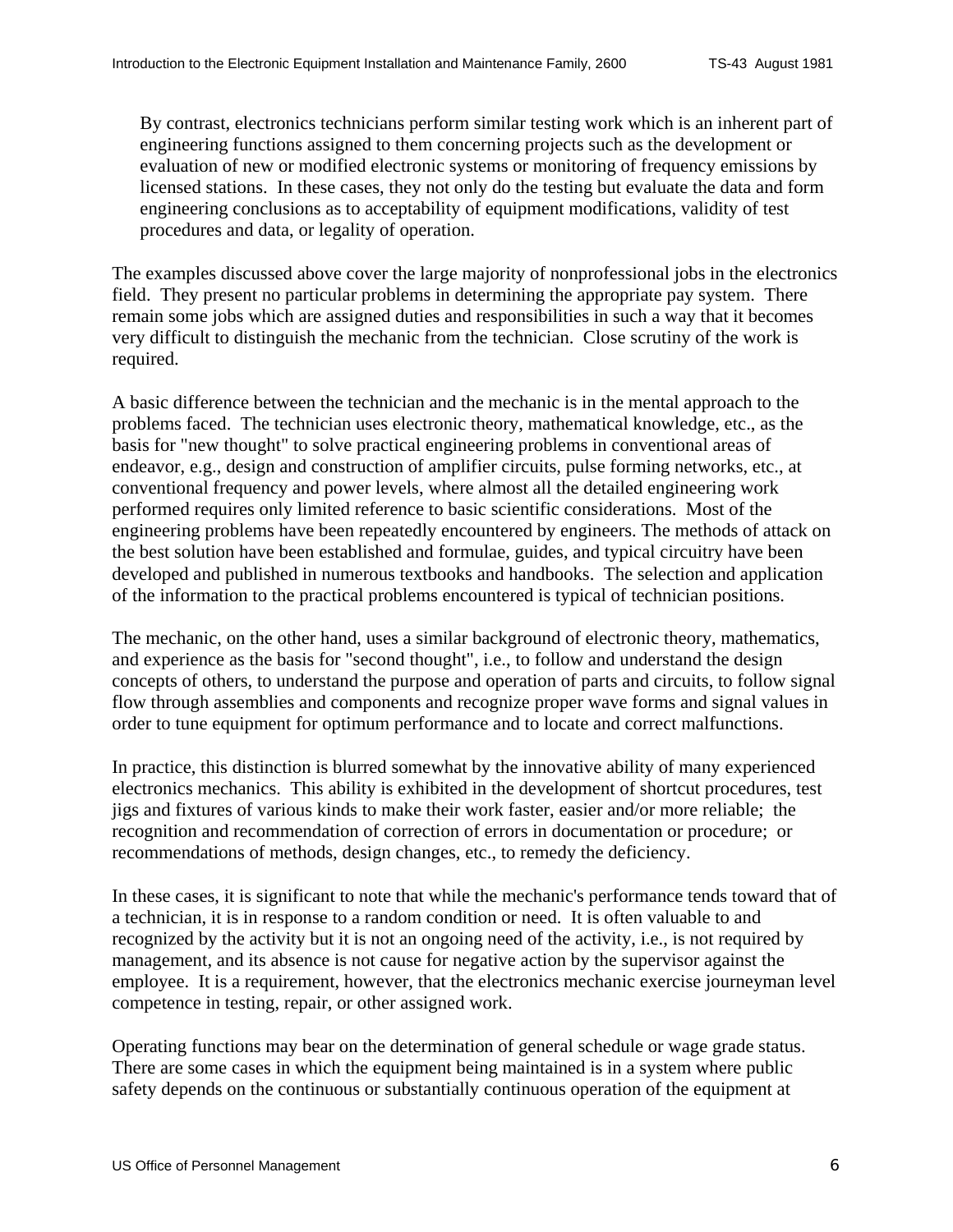<span id="page-6-0"></span>tolerances which are very close to optimum equipment performance. In these cases the paramount requirement of the position may be unreviewed evaluation of factors such as equipment operating trends in order to identify approaching maintenance requirements and to consider predicted traffic loads on the system, capability and availability of alternate routing and transient factors influencing increased demand to determine periods of minimum interference with system operation, in order to decide whether or when to schedule maintenance early, keep equipment operating at marginally acceptable accuracy or immediately shutdown the system. Such knowledge, and direct responsibility for public safety, is not characteristic of wage grade positions. Where it can be documented that employees have the authority to shutdown critical portions of such a system upon their determination that the shutdown will have minimum adverse impact on operations, the position is properly classified as an Electronics Technician even though the maintenance and repair work performed would be wage grade.

Some electronics jobs may on occasion fail to show the paramount purpose even after the closest scrutiny. In such cases, it may be necessary to consider other factors as a help in making the distinction. For example, the nature of the organization (R&D, maintenance depot, etc.) may give some indication of the predominant character of the work that is most likely to be assigned to the electronic jobs in that organization.

The relative level and time spent on Trades and Labor functions and General Schedule type work may furnish some help. In this instance, it would be necessary to look at such things as functions (Trades and Labor or General Schedule) on which the preponderance of time is spent and, determine what the grade level worth would be for the Trades and Labor functions as opposed to that of the General Schedule work performed. (This may give some *indication* of the basic purpose and primary qualifications requirement of the work. Percentage of time is not a determinant in pay category issues.)

Lastly, management's intent in creating the job may be looked at. In this instance, it would be necessary to identify the purpose (in terms of *primary* functions) for which the job was intended, the relationship of the job to others in the organization and the line of future promotion for employees in the job.

#### **COMPLEXITY OF EQUIPMENT vs. COMPLEXITY OF WORK**

Classifiers and other users of these standards must avoid the simplistic approach of determining grade level solely by comparison of the complexity of the equipment worked on to the complexity of equipment given as examples in the standard. They must evaluate the work actually being performed. For example, as a result of technological innovations such as standardized microcircuitry and quick change circuit boards, many repairs can be made by plugging in known good boards or components in accordance with explicit instructions which are keyed to easily observable symptoms. In such cases, the total complexity of the unit under repair may be very great, for example, a high powered radar set or a large computer. However, the complexity of the assignment is not proportional to the equipment complexity nor is it required that a great degree of electronics skill and knowledge be possessed by the employee.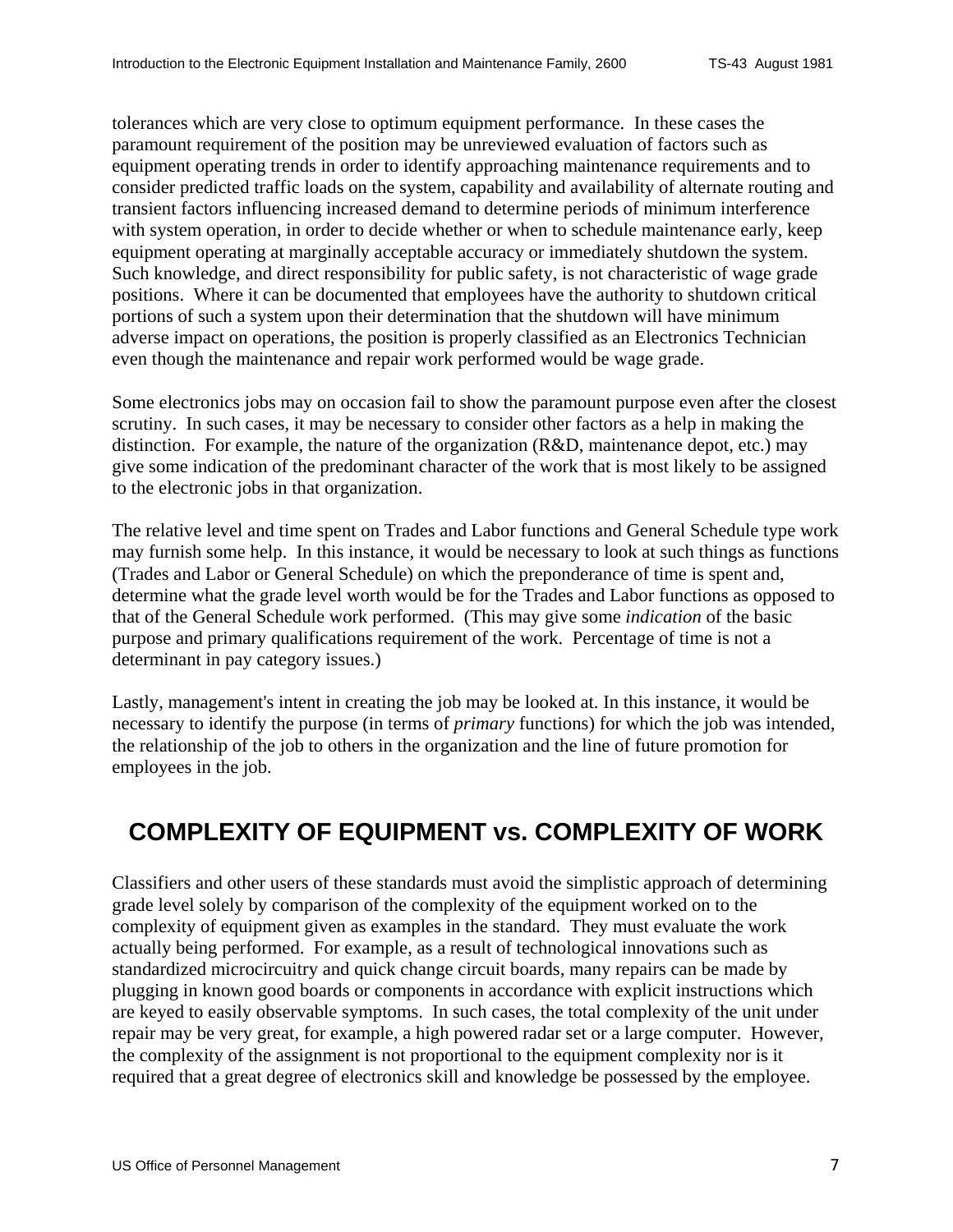<span id="page-7-0"></span>The job must be carefully studied to determine and evaluate the skill and knowledge actually needed by the employee to perform the work.

### **IMPACT OF TECHNOLOGICAL DEVELOPMENT**

Questions are raised about the impact of technological change on the electronics occupations. One aspect of technology is the development of integrated circuit chips, of large scale integrated circuit chips with tens of thousands of transistors on a chip less than a postage stamp in size, and of multichip hybrid packages. Another aspect is the development of programmable digital electronics circuits in which modular elements can be used in more than one system. A third is development of automated testing equipment and circuit board diagnostic equipment. There are many more developments on the drawing boards and the test benches.

The introduction of transistors and printed circuit boards in the 1950's at first had relatively little impact on installation, maintenance, and repair functions. Equipment got smaller, lighter, and little more reliable but repairs still involved locating and replacing individual parts in individual circuits which were individually designed for the particular purpose and piece of equipment and were hand assembled.

The various levels of integrated circuits (IC's) developed in the 1960's and still continuing, have allowed the introduction of new concepts of circuit design. In the past, engineers designed circuits around existing, standardized electron tubes and transistors. Now it is possible to design items of equipment around existing, standardized integrated circuits. The variety of types and the low cost of such circuits have led to many new applications which involve digital computers, digital signal processors, microprocessors, multiplex systems, displays, control panels, interface units, and programmable modular units. The systems which use these elements are characterized by smaller size and greater functional complexity and accuracy than the earlier, discrete component tube and transistor circuits. To counterbalance the increased difficulty of understanding the more complex equipment, the difficulty of troubleshooting and repair often has been decreased because the equipment has been built in modular form and, often, with fault isolation test capability which speeds the troubleshooting. In addition, it is often necessary only to isolate a group of circuits, instead of an individual resistor or capacitor in an individual circuit since whole integrated circuit chips or multichip packages are replaced. These two factors frequently offset each other so that there is no grade level impact. When evaluating complexity of work performed, the classifier must consider the type of circuitry used in the equipment and the difficulty in working with it as well as the functional complexity of the equipment.

Another technological development is beginning to be used. This is the growth of computer controlled automatic test equipment (ATE) complexes. The development of ATE's coincides with the development of integrated circuits and digital electronics. IC's and digital electronics make possible the complexity of the ATE and, at the same time, allow standardized, software controlled subunits for which it is practical to design test jigs and programs.

The ATE is composed of a control computer, switching devices, and various signal generators, power supplies, analyzers, oscilloscopes, and other test equipment which are set by the computer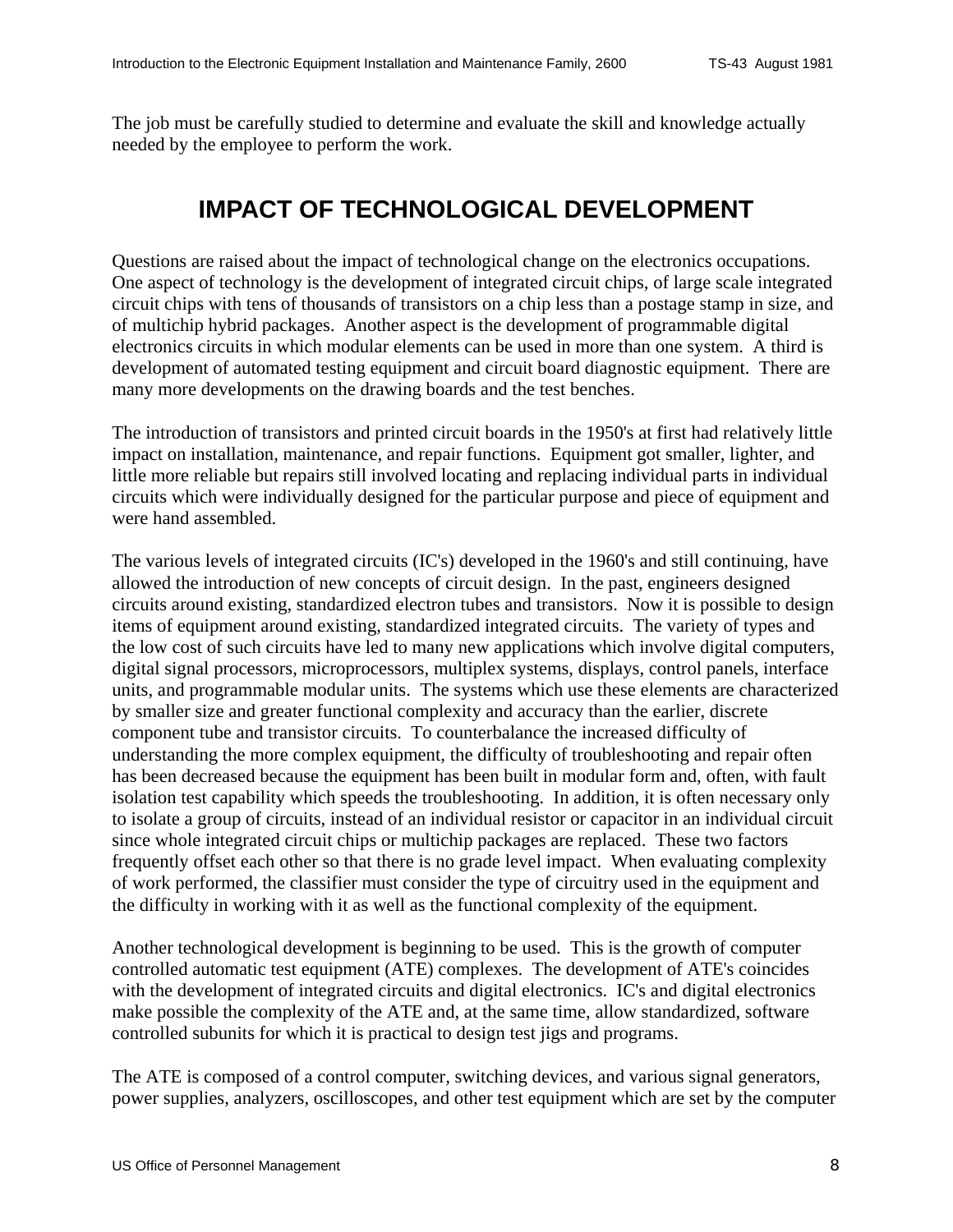<span id="page-8-0"></span>to provide the proper stimulation and take the readings needed to test the specific unit under test. The results are then compared with the design standard in the computer memory. If the result is within specification, the ATE performs the next programmed test. If not, the operator is notified of the location of the malfunction. The stated purposes of the ATEs are to provide high reliability maintenance capability, at low unit cost, with less skilled operators. When properly designed, installed, and programmed for the unit under test, the purposes are achieved. Relatively low skilled operators are able to "follow-the-book" to test and repair complex units. This is another example of the caveat given above. The complexity of the operator's work can not be measured solely by the complexity of the units under test or of the test equipment.

On the other hand, new or modified units under test require new software, new interconnecting units and, sometimes, additional test equipment. Experience has shown that these changeovers are not smooth. The newly introduced software especially, introduces problems which are beyond the capability of the usual operator to solve. It is likely that one or more employees at an ATE installation will need full knowledge of the total ATE, the unit under test, and computer programs in order to recognize deficiencies in the test equipment, programming, or unit under test and to work with engineering personnel to correct them. In these cases, the total complexity of the assignment and the skill and knowledge required of the incumbent will be greater than that required for traditional bench test and repair of the units under test.

In summary, the recent technological changes have had little impact on typical grade levels of the electronics occupations. Employees working with the new technology will find it necessary to update their knowledge but, for most employees, the new knowledge is different from but not greater than the level of skill and knowledge of the older technology.

# **AGE OF EQUIPMENT**

Work on so-called state-of-the-art equipment is often cited to support a higher grade. The rationale for this is the need to exercise greater than usual skill, knowledge, and responsibility in order to cope with obscure malfunctions caused by lack of design, construction, maintenance and operation expertise with the new concepts. Some electronics standards include this situation.

There are pitfalls which must be considered before a job is graded on the basis of state-of-the-art knowledge and responsibility. In the first place, most new equipment is not truly state-of-the-art. Rather, it is an evolution of design concepts previously used and proved. The technical experts should be able to provide justification to claims that an equipment or system represents application of a technological breakthrough. A second pitfall is the claim that employees need greater skill and knowledge to suggest modifications to equipment design and maintenance because of state-of the-art created deficiencies. If this is a very strong element in the job, the classifier must consider whether the work is not more properly placed in a General Schedule occupation. Further, evidence of continuing input is important. Occasional suggestions, which are rewarded by beneficial suggestion awards, should not be used to support the assignment of a higher grade on this basis. The third pitfall is the rapid evolution of the electronics state-of-the-art. As experience is gained with new and untried systems, they cease to be state-of-the-art. A body of knowledge grows up. Needed modifications are made. The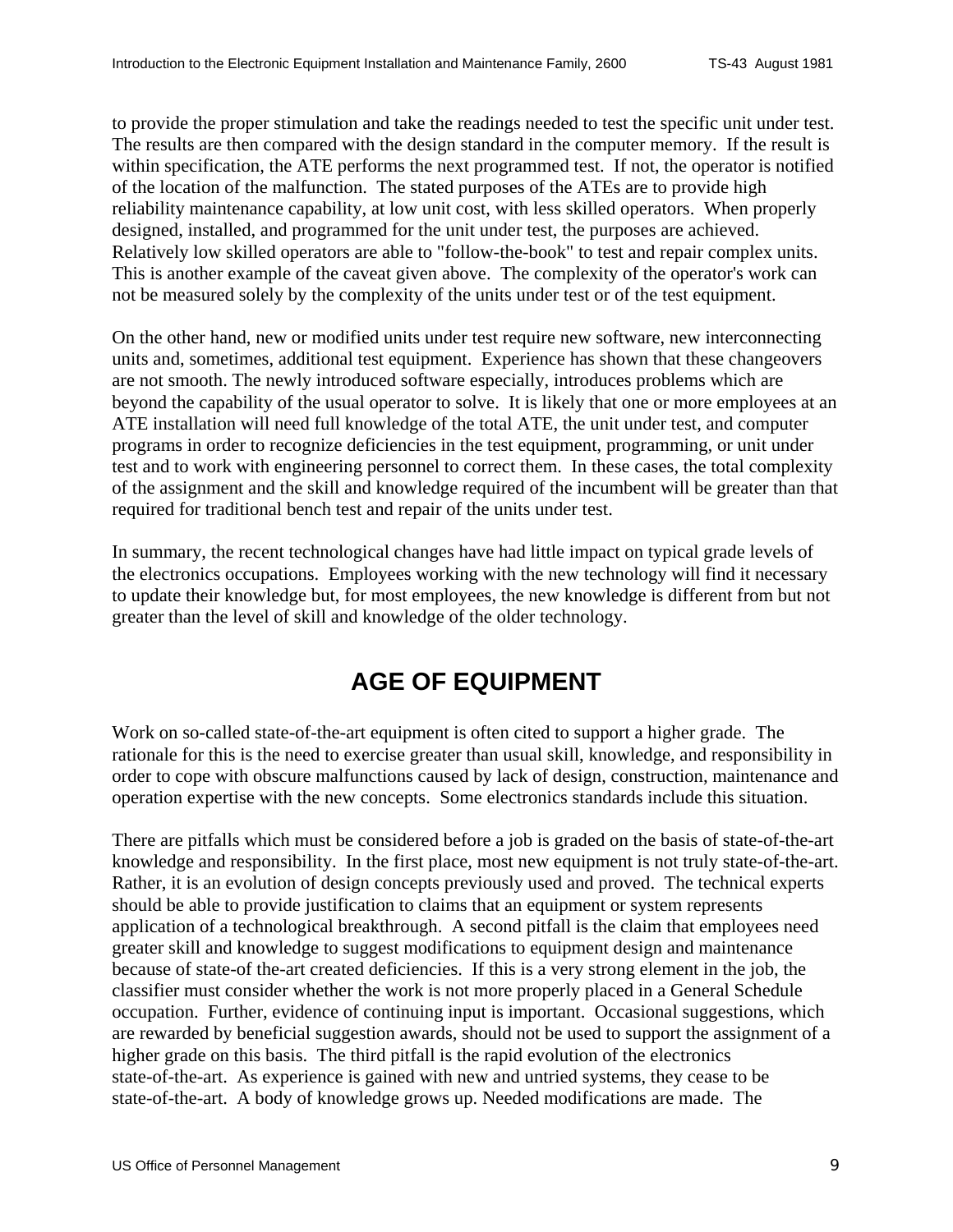<span id="page-9-0"></span>equipment remains but the concepts have evolved into well understood standard technology. Except at a few R&D activities which have frequently changing assignments, there is no further justification for advanced grades and painful cutbacks must follow. A full position management review of state-of-the-art positions should be made before the jobs are graded to be sure there is not a better long-term organization of work.

The opposite claim is for extra skill, knowledge, and responsibility requirements in positions which work with very old, outmoded equipment. The rationale for this is the extra skill, knowledge, and initiative needed to overcome problems of lack of parts, missing or inaccurate documentation, and instability of circuitry due to component aging. Here too, cases which could actually support such a finding are scarce. The situation usually has compensating factors. For instance, most equipment which has been in use for a long period has been kept in service because it is reliable. The technology is relatively simple to understand and the components were designed with fairly broad tolerances so the affects of aging are not as pronounced as with highly stressed modern equipment. Furthermore, in the years of service, unsatisfactory circuits have often been reengineered and updated to improve problem areas.

With both "state-of-the-art" and antiquated equipment, careful analysis is necessary to determine whether there is sufficient increase in the level of skill, knowledge, and responsibility required to justify an additional grade.

### **RELATIONSHIP WITH ELECTRONIC INTEGRATED SYSTEMS MECHANIC**

The 2604, Electronics Mechanic Series covers work on one or a number of types of electronic devices and systems such as Hi Fi components, commercial TV receivers, TV central antenna systems, public address systems, radio transmitters and receivers, radar sets, sonar, loran, aeronautical navigation aids such as Tacan and VOR, industrial X-ray, and cryptographic equipment.

This equipment varies greatly in purpose and complexity. A common factor among these systems and equipment is what we have chosen to call linear signal flow. (This is not to be confused with the engineering meaning of linear circuit which is that the output is directly proportional to the input.) Linear signal flow is the situation in which the signal moves from the input to the output of the equipment without significant deviation or feedback looping. An example of this is a radio transmitter. The signal starts from two sources, an oscillator and a microphone. The carrier frequency signal from the oscillator progresses sequentially (linearly) through one or more frequency multipliers and amplifiers until it is powerful enough to be transmitted. The voice signal passes through several amplifier circuits, unchanged except in strength until it is powerful enough to modulate the radio frequency signal from the oscillator. The modified signal is then transmitted. Both portions of the signal pass directly (linearly) from the point of origin to the antenna. Feedback is used in such circuits to control frequency shifting or prevent amplifiers from becoming unstable but it does not cause a significant modification to the basic signal.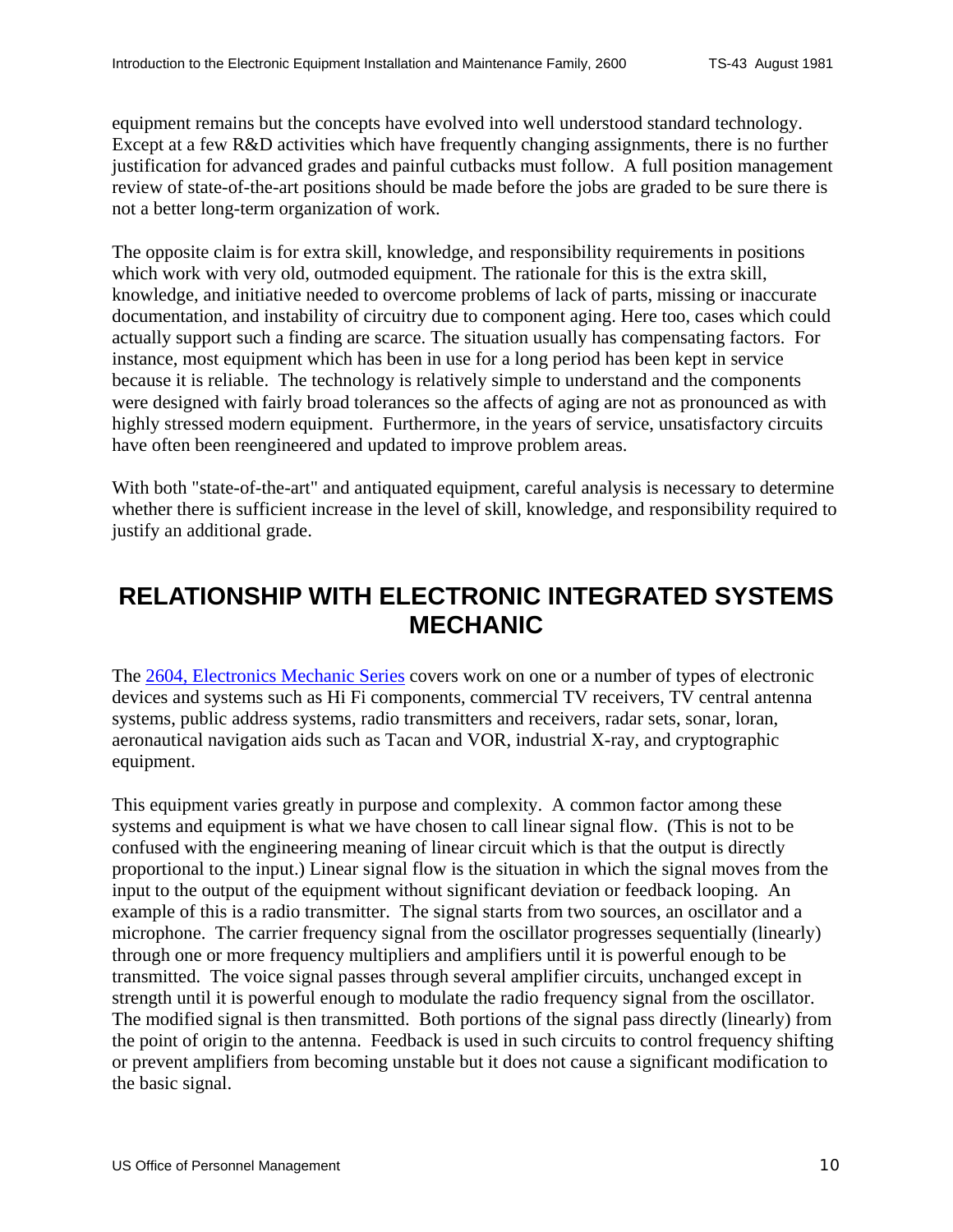Another example of linear signal flow is a radar set. A timer supplies synchronizing signals to a transmitter, indicator, and associated equipment such as target identification equipment (IFF). The timing signal travels linearly through a number of circuits such as limiters, amplifiers, and peaking circuits to an output as a synchronizing pulse. The synchronizing pulse to the transmitter travels linearly through amplifier circuits to the radio frequency (RF) generator, a special tube called a magnetron or a klystron. The signal from the RF generator, which is now in the form of a pulse of radio frequency energy, travels to the antenna and is radiated. The return signal from a target, a weak radio frequency pulse, travels from the antenna to the receiver. Here, step-by-step, one circuit after another the signal is reduced in frequency, amplified in strength and sent to the indicator. In the indicator, the timing pulse is used to start a sweep on the cathode ray tube and the target signal places a pulse or target indication on the tube. In and between all of the units of the radar the signal travels in a direct line from origination in the timer to display on the indicator. Feedback is sometimes used in or between circuits to achieve stable operation but it has little effect on the form or information carried by the signal.

The 2610, Electronic Integrated Systems Mechanic Series, covers work on complex electronic systems where the output of a number of sensor subsystems is integrated in a logic subsystem and the resultant used to modify the operation of the total system. Some (not all) fire control, flight simulator, flight control, automatic test equipment, and navigation systems are of this complexity. A common factor among these systems and equipment is what we have chosen to call the electronic integrated system, in which several functions are combined and interact to serve a given purpose. Critical to the determination that a system is "integrated" are the type of subsystems and the signal paths by which they are interconnected. The electronic integrated system must have a number of sensing subsystems, one or more actuating subsystems, and a central data processing subsystem. The computer receives the output from the sensors, combines the information, and directs the operation of the actuators. The computer then receives feedback information, either directly or through the sensors, by which it monitors performance and modifies the operation of the actuator. In some instances, performance of sensors is modified as well.

The terminology of this explanation is confusing due, in part, to the many and varied meanings of the term system. In the minds of some users, the transmitter and receiver portions of a hand held citizens band radio comprise two complete systems. At the other extreme, the complete electronics installation on a major combat aircraft is regarded as a system. This diversity is so great and so well established that it is not practical to expect uniform usage of terms by subject matter experts nor even between different FWS standards, since they reflect the major usages of the occupation covered. The classifier must understand the meaning of the terms as used in the particular standard and determine the relationship to the terms and equipment associated with the job to be graded.

A widely known antiaircraft missile fire control "system" or complex provides examples of both a number of "linear" systems and an integrated system. The main units of the fire control complex are target acquisition radar, target tracking radar, missile tracking radar, computer, launcher and missile.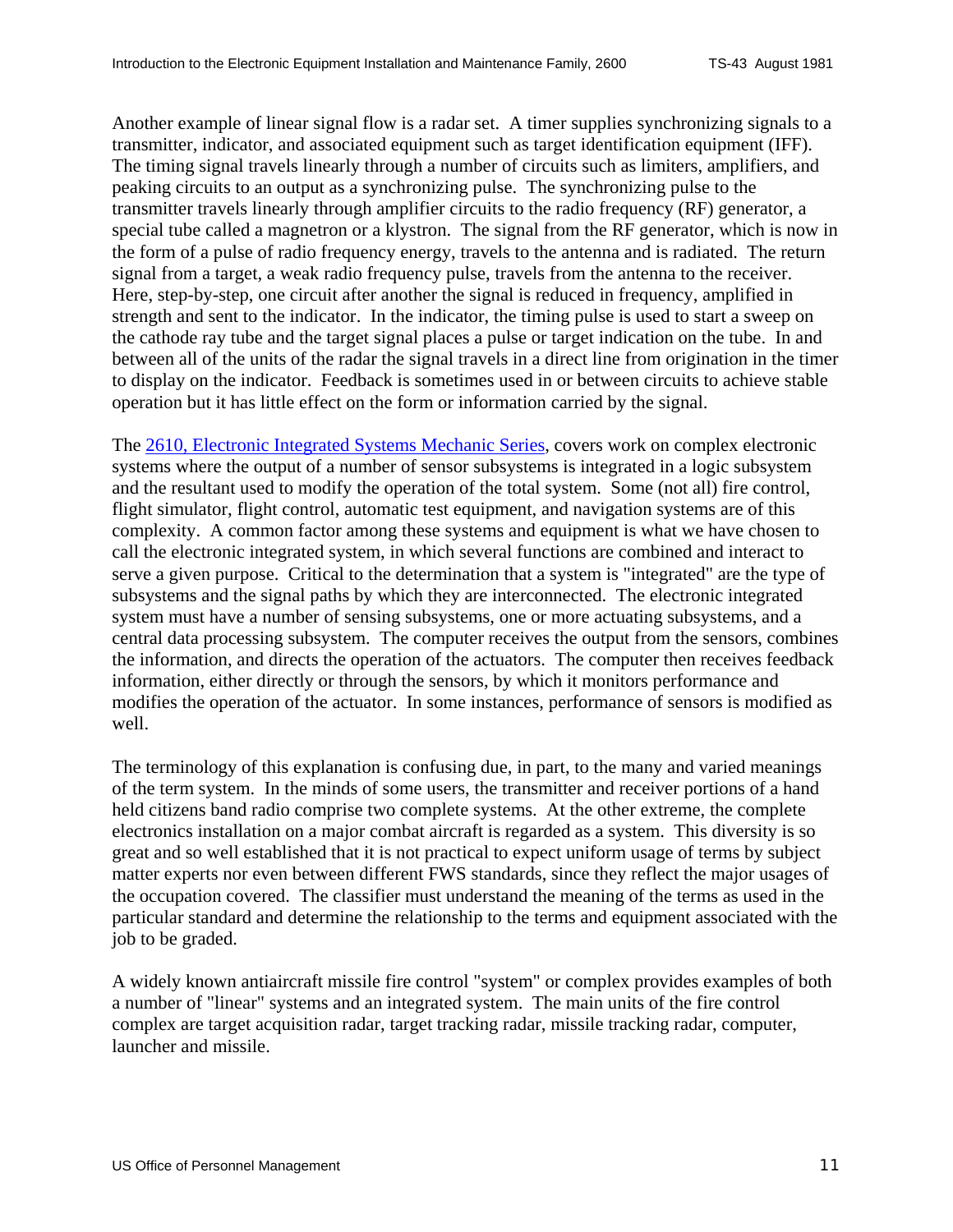The target acquisition radar is a linear system. It is a long range search radar which presents a picture of the possible targets on a specialized cathode ray tube (PPI scope). The operator is able to select a single target from the number of targets displayed on the PPI and transfer the location data to another console where another operator manually synchronizes the target tracking radar with the displayed coordinates of the target. The operator then switches the target track radar to automatic tracking mode. The target tracking radar is another linear system. The data on target position are fed into the computer to be compared with the data from the missile tracking radar.

The missile tracking radar is a more complex linear system since it not only continually tracks the missile but associated circuitry communicates course corrections to the missile and receives status reports. All data are fed to the computer.

The electronic analog computer is the integrating force which converts these separate year systems into an integrated system. The acquisition radar, although part of the overall fire control system, is not part of the integrated system. The acquisition radar does not interface with the computer. Human operators observe the data, make the decisions as to primary target, and transfer target data into the target tracking radar.

The integrated system is comprised of the target tracking radar, the missile tracking radar, the computer, the launcher and the missile.

The computer receives information on the target position and, from the series of position inputs, predicts where the target will probably be a short time in the future. From the missile tracking radar the computer receives position, heading, attitude and speed information. The computer compares the positions of the target and missile, adds in the missile flight situation and determines the flight commands to send to the missile to direct it toward the target. The continuing flow of missile position and attitude data provides the feedback which the computer needs to send course corrections until the missile is guided to the target.

Why are not all fire control, flight control, etc., systems included in the 2610 occupation? Many require electromechanical skill and knowledge as the paramount requirement. Others, which are electronic, do not reach the level of complexity of the fairly simple integrated system described above. An example of this lesser complexity is an electronic autopilot which detects minute error signals from a stable platform and amplifies these to drive aileron or elevator servos in which the amount of displacement of the control surface is proportional to the amount of the error signal. This is a simple linear system. The addition of some control inputs to allow turns, climbs, etc., would not change the basic linear signal flow of an error sensing system. Such a system is covered by the Electronics Mechanic Series, 2604.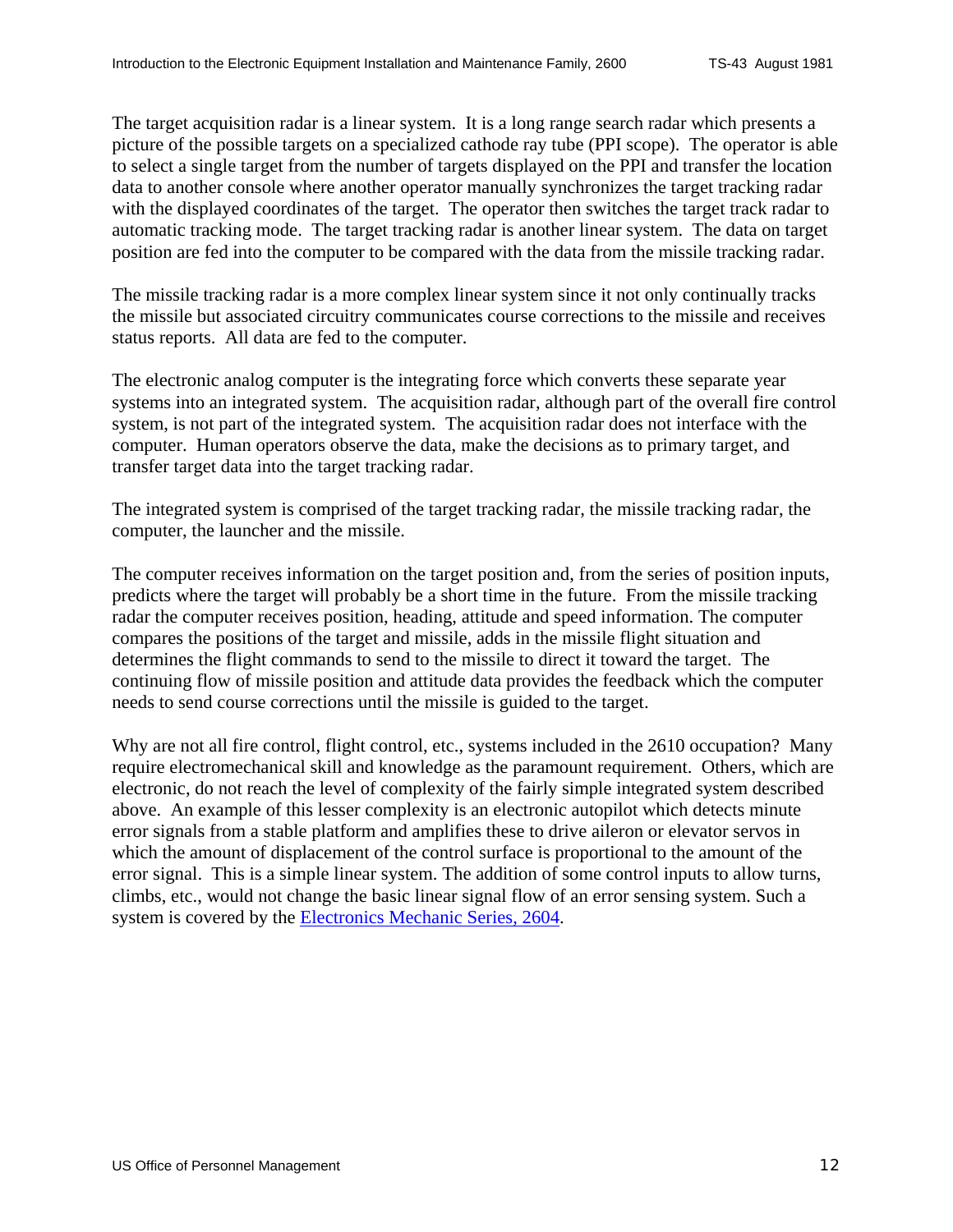# <span id="page-12-0"></span>**RELATIONSHIP WITH NONELECTRONICS OCCUPATIONS**

A number of occupations which do not fall within the 2600 family do require some knowledge of electronics. This is an increasing phenomenon as the reliability and low cost of electronics based circuits are utilized in controls and equipment. In some jobs the impact has been so great that the predominant skill and knowledge has changed to electronics and the work is properly graded in the 2600 family. Examples of this are cryptographic equipment and digital switching centers. Historically, cryptographic equipment and telephone switching centers were of electromechanical design and work on these units came under the Wire Communications Equipment Installation and Maintenance Family, 2500. Work on the older equipment still in use remains in this family. The new generations of computer based digital equipment, however, require a depth of electronic knowledge which places the work in 2600.

More common are occupations where electro-mechanical controls have been superseded by solid state devices based on electronic technology. Examples of occupations where this has taken place are: [Heating and Boiler Plant Equipment Mechanic, 5309](http://www.opm.gov/fedclass/fws5309.pdf); Bowling Equipment Repairing, 4819; Electrical Equipment Repairing, 2854; Electrician, 2805, Optical Instrument Repairing, 3306 ; and Office Appliance Repairing, 4806. The electronic based devices are commonly thought to increase the depth of complexity of skill and knowledge required by the employee. Usually this is not so. In most cases, the devices substitute simple and reliable electronic based equipment for intricate and unreliable mechanical or electro-mechanical devices. For the most part, the electronic based devices are so limited in scope of operation and complexity of design that adjustment and repair can be done in accordance with step-by-step instructions for which little or no electronics knowledge is required. There is no grade level impact whether the employee is working with such devices or with electromechanical or mechanical substitutes. The electronic based knowledge is different but less than the other knowledge and skill used and is not series controlling.

In other cases, work on electronic based devices is found at a higher level, such as Electrical Equipment Repairing, 2854; Medical Equipment Repairing, 4805, Elevator Mechanic, 5313 and Optical Instrument Repairing, 3306. The accuracy or other capability of the electronic based devices is used in applications that would not be practical otherwise. The overall complexity of the unit is increased and the general level of skill and knowledge necessary to repair the unit is also increased. The electronics knowledge is generally no greater and often is loss than the mechanical, electrical, optical, or other knowledge characteristic of the occupation but all such knowledge and skill requirements have been increased to cope with the increased complexity and sensitivity of the units. Again, the electronics knowledges are not paramount. The work should be graded in the nonelectronics occupation.

#### **WORK ON ANTENNAS**

Positions concerned with antenna repair must be carefully analyzed to determine whether or not electronics knowledge is a paramount requirement. Frequently it is not. Much antenna work is